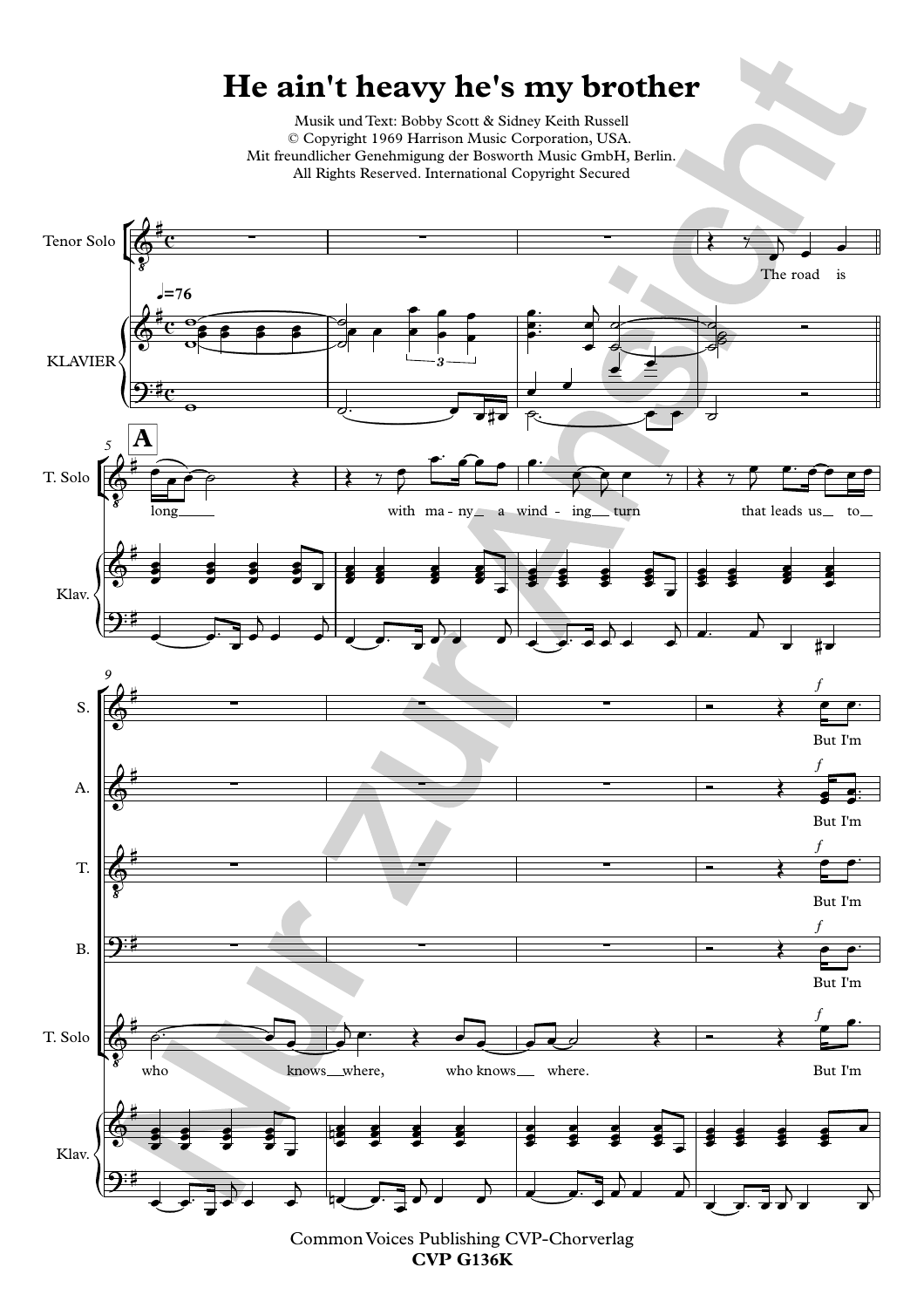

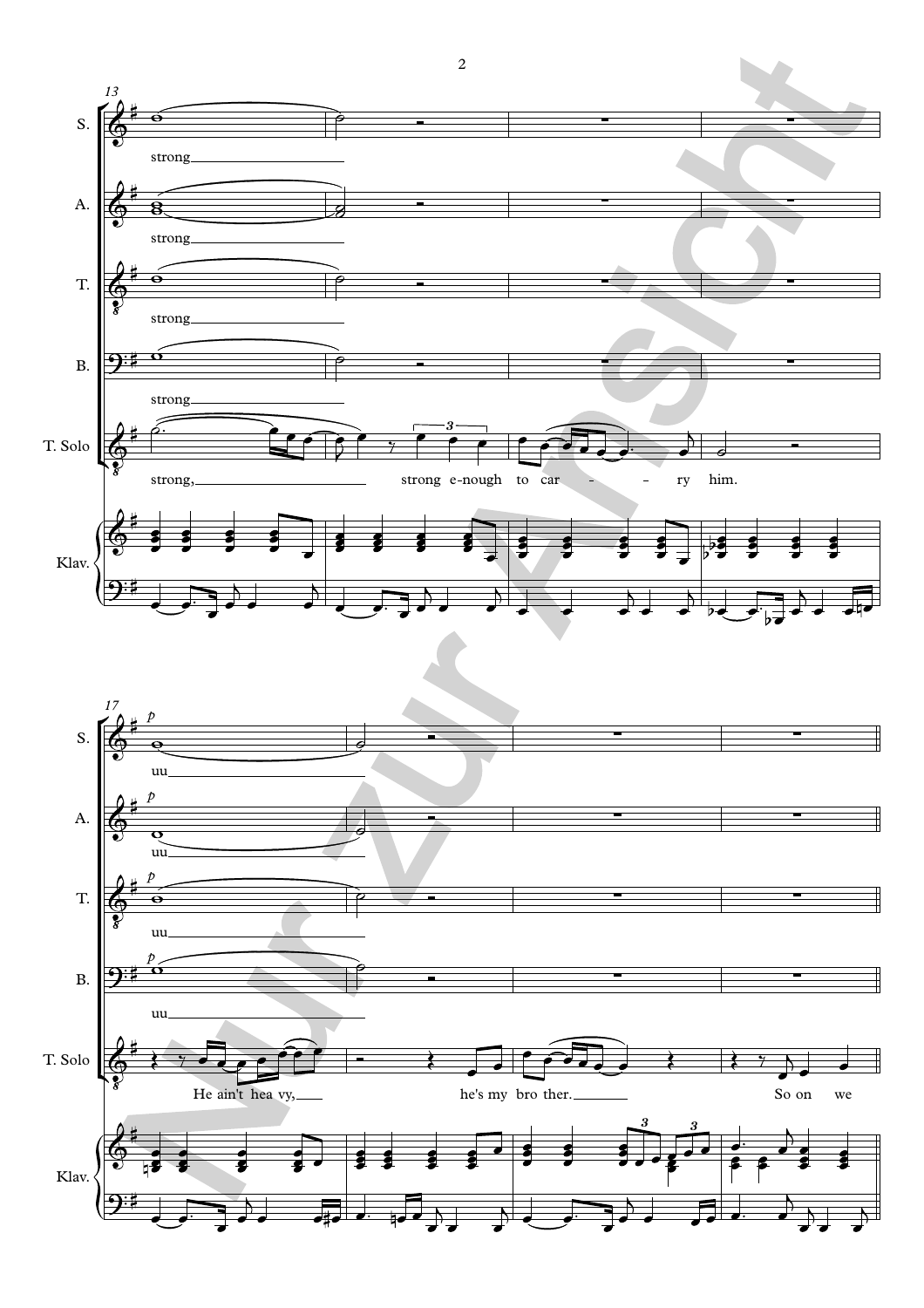



3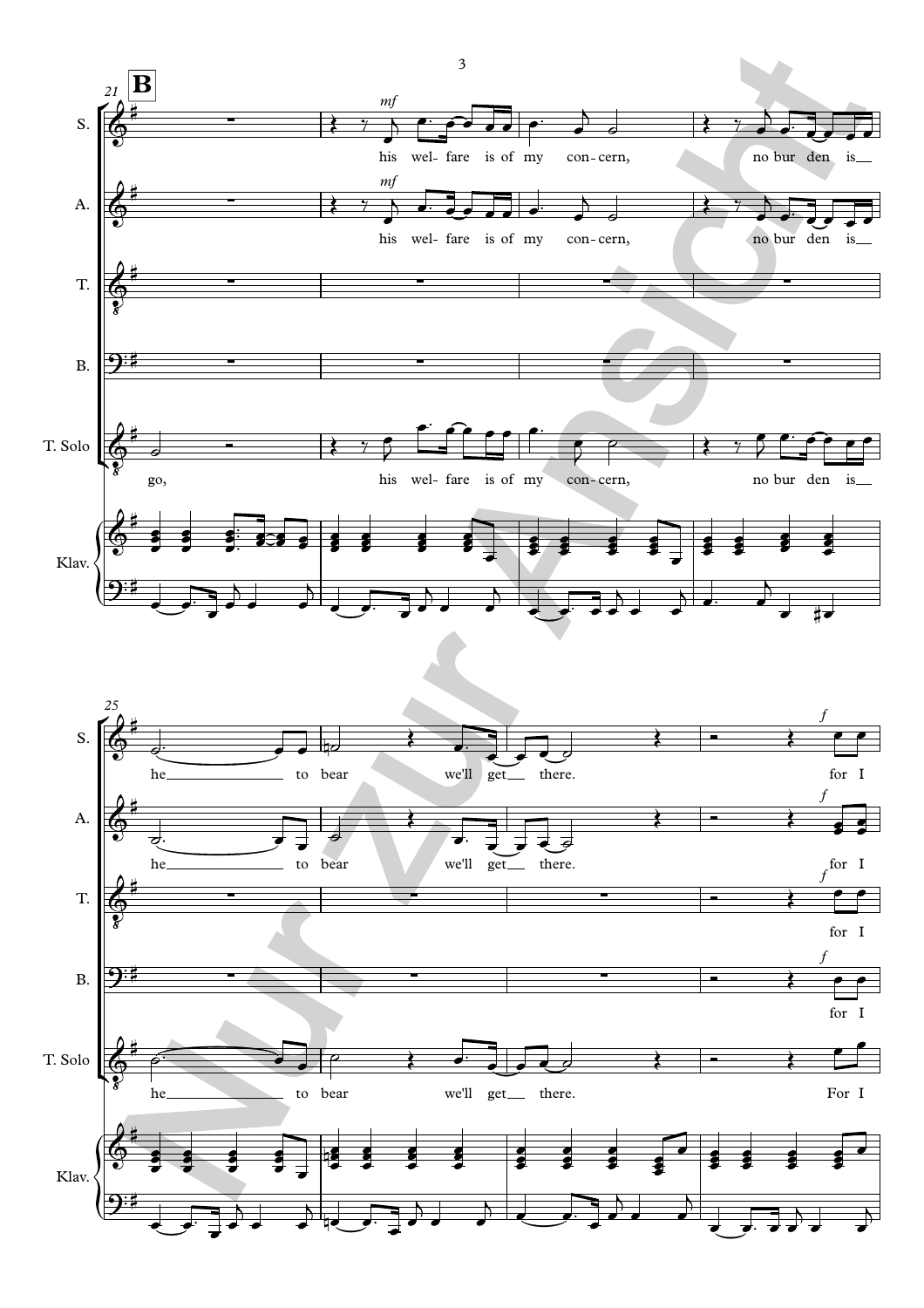

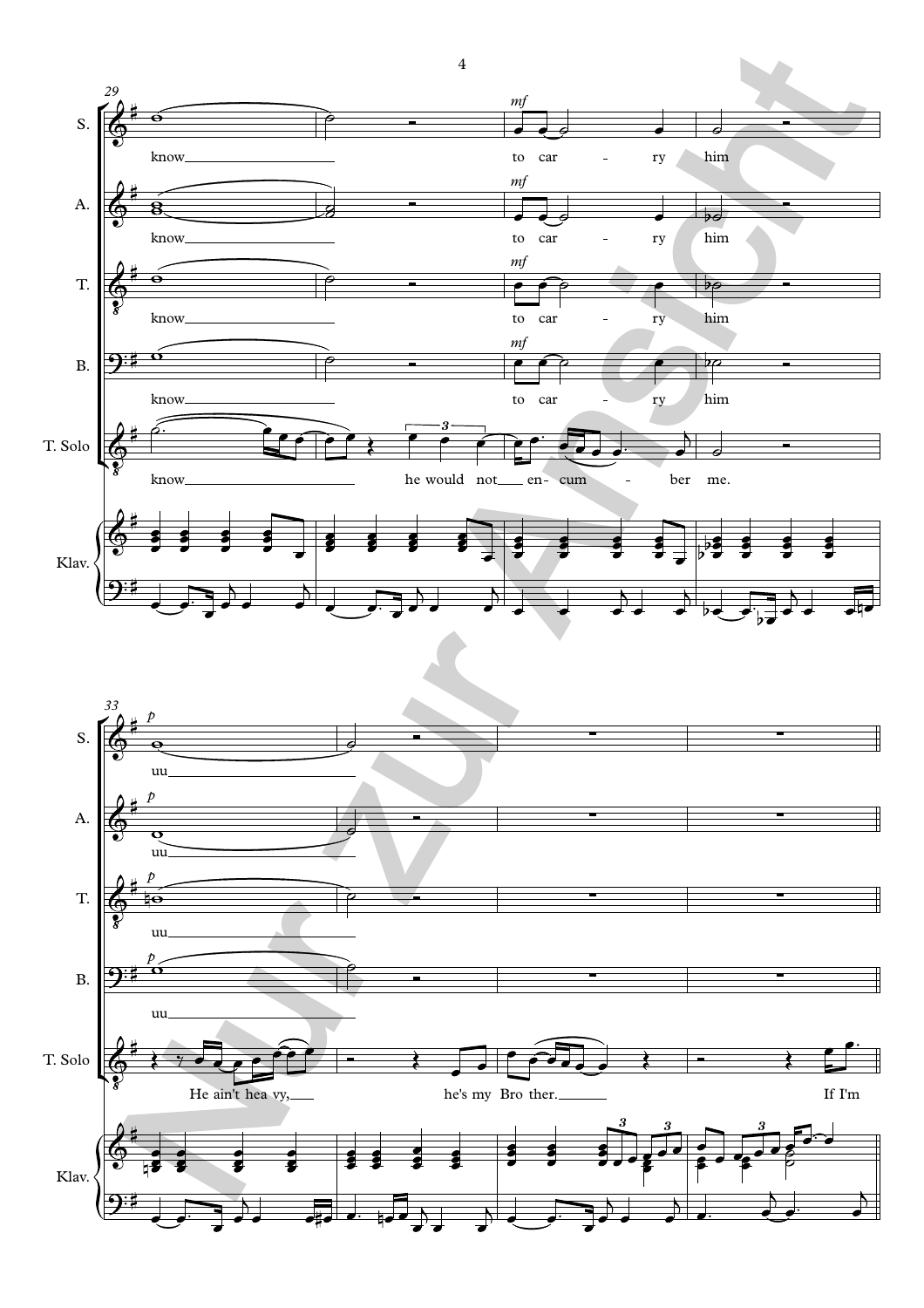